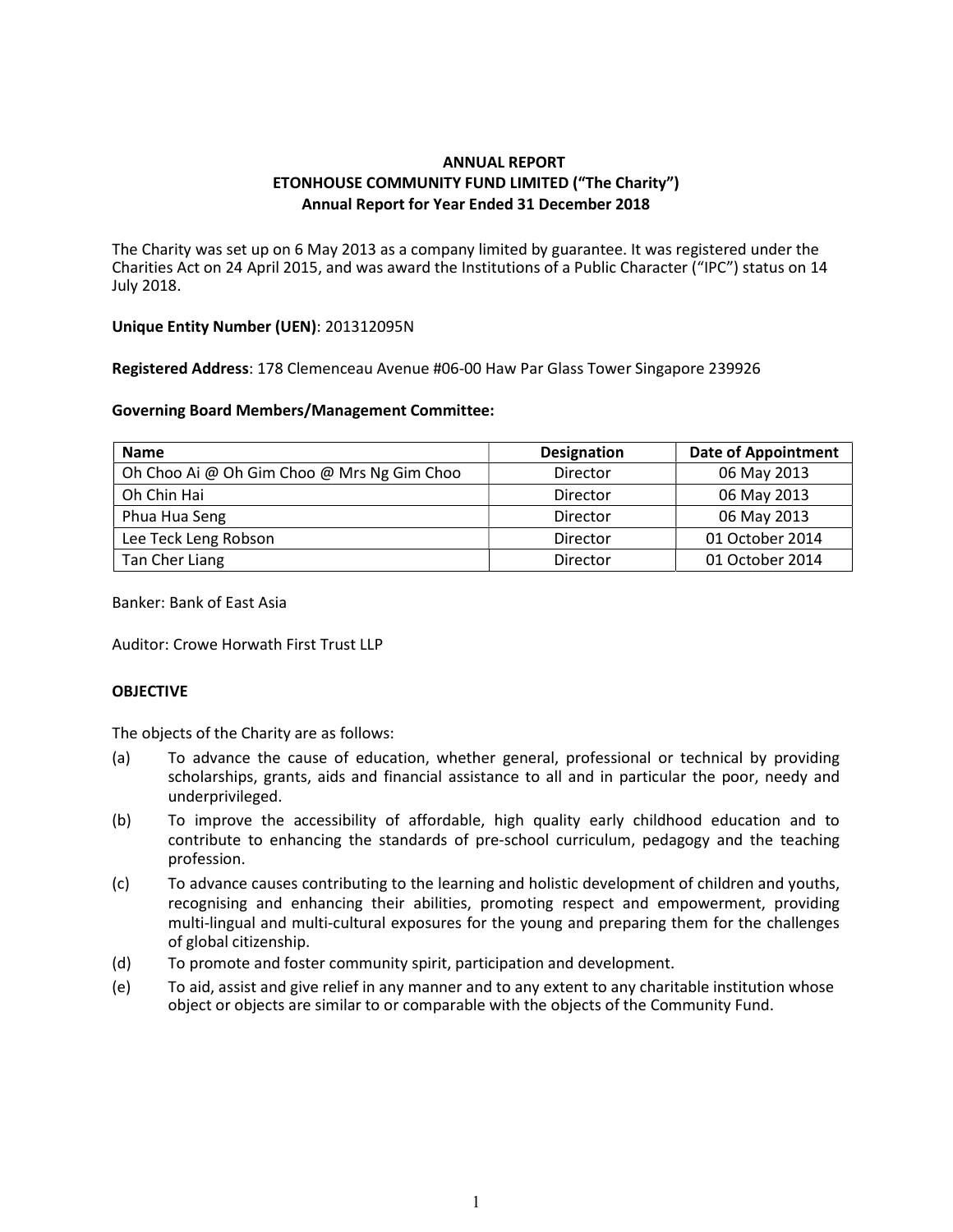# BOARD MEETINGS

The board of directors have met 3 times during the financial year ending 2018, as shown in the table below.

| S/n | <b>Month</b> | Location                                        |  |
|-----|--------------|-------------------------------------------------|--|
|     | April        | 178 Clemenceau Ave, #01-06, Haw Par Glass Tower |  |
|     |              | S(239926)                                       |  |
|     | Julv         | 178 Clemenceau Ave, #01-06, Haw Par Glass Tower |  |
|     |              | S(239926)                                       |  |
|     | November     | 178 Clemenceau Ave, #01-06, Haw Par Glass Tower |  |
|     |              | S(239926)                                       |  |

At least 3 directors will be presented during each of the board meetings, which is the quorum necessary for the transaction of the business of the directors.

## EMPLOYEES

Since obtaining IPC status in July 2018, the charity has hired a full time employee on the  $1<sup>st</sup>$  of October 2018, focusing on spearheading the charity efforts. A synopsis of the employee's job scope is listed below:-

- 1. Responsible for achieving fundraising objectives and enhancing engagement between stakeholders;
- 2. Develop strategy for The Charity in alignment with its vision and mission;
- 3. Ideate, develop and organise fundraising activities reinforcing The Charity's mission and vision;
- 4. Recruit, deploy, organise training and maintain positive relationships with volunteers to ensure project success;
- 5. Maintain budgets for all events and activities

None of the paid staff of the charity receives more than \$100,000 each in annual remuneration. In addition, none of the paid staff of the charity is a close member of the family, belonging to the Executive Head or a governing board member of the charity, and has received remuneration exceeding \$50,000 during the financial year.

#### POLICIES

#### Bank Account Operating Mandate

For the year ending 2018, the Charity's operating signing mandate is shown below:

| <b>Groups</b> | <b>Signatories</b>      |  |  |
|---------------|-------------------------|--|--|
| А             | Tan Cher Liang          |  |  |
|               | Lee Teck Leng Robson    |  |  |
| В             | Oh Choo Ai@ Oh Gim Choo |  |  |
|               | Mrs Ng Gim Choo         |  |  |
|               | Bipasha Chanda Minocha  |  |  |
|               | Ang Poh Seng            |  |  |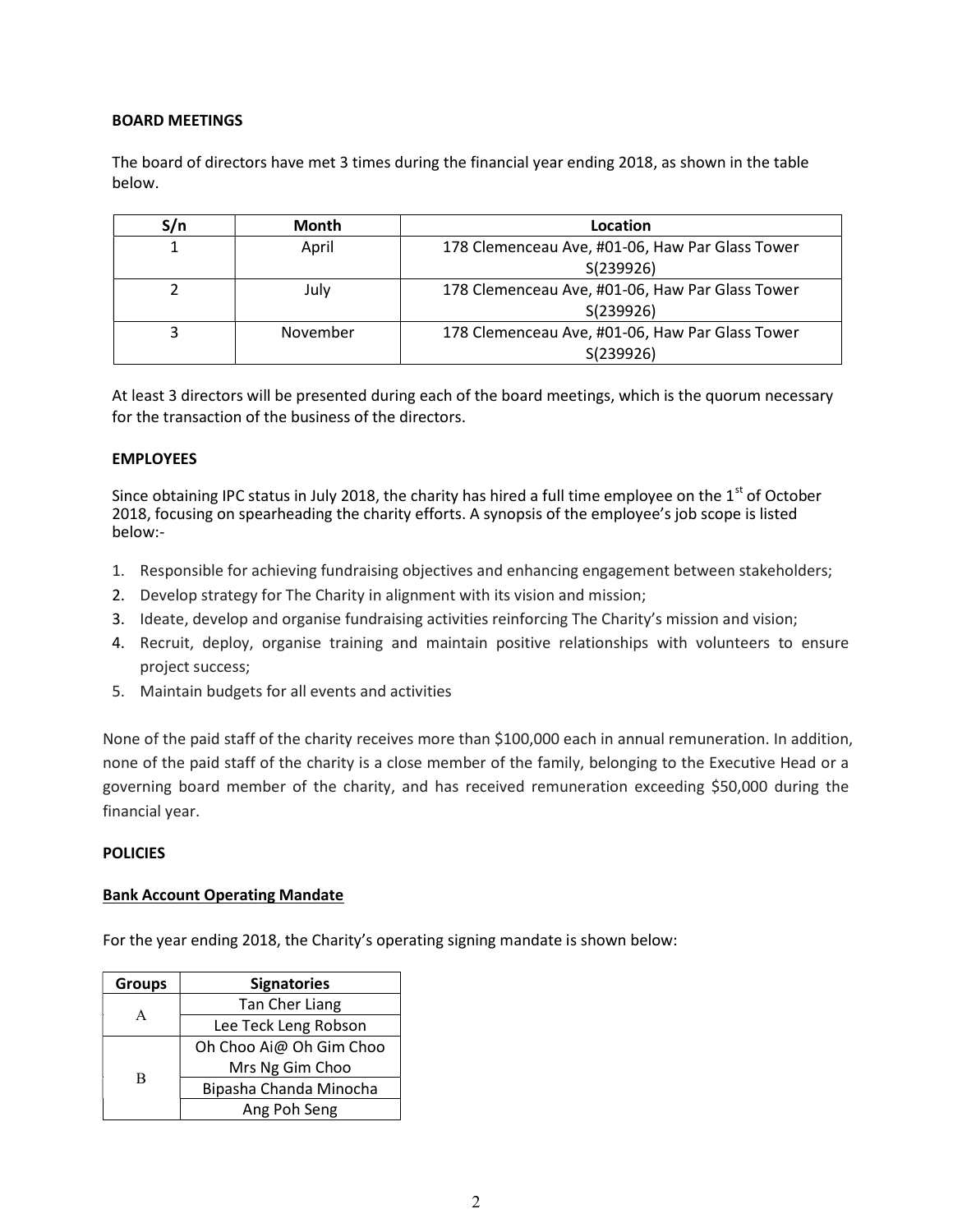# Reserves

The Charity maintains 3 years operating funding needs as reserves.

## Funding Sources

The Charity is financially supported by the following forms of donation:-

- 1. CSR donations From E-Bridge Pre-School Pte Ltd; and
- 2. Fund raising activities held by EtonHouse campuses.

Funds raised through donation drives are designated and kept aside for social initiatives in line with the Charity's objects.

## Memberships

The Charity is open to the public for participation in its charitable activities.

# Conflict of Interest policy ("COI")

Please refer to the charity's COI policy under Appendix A below:-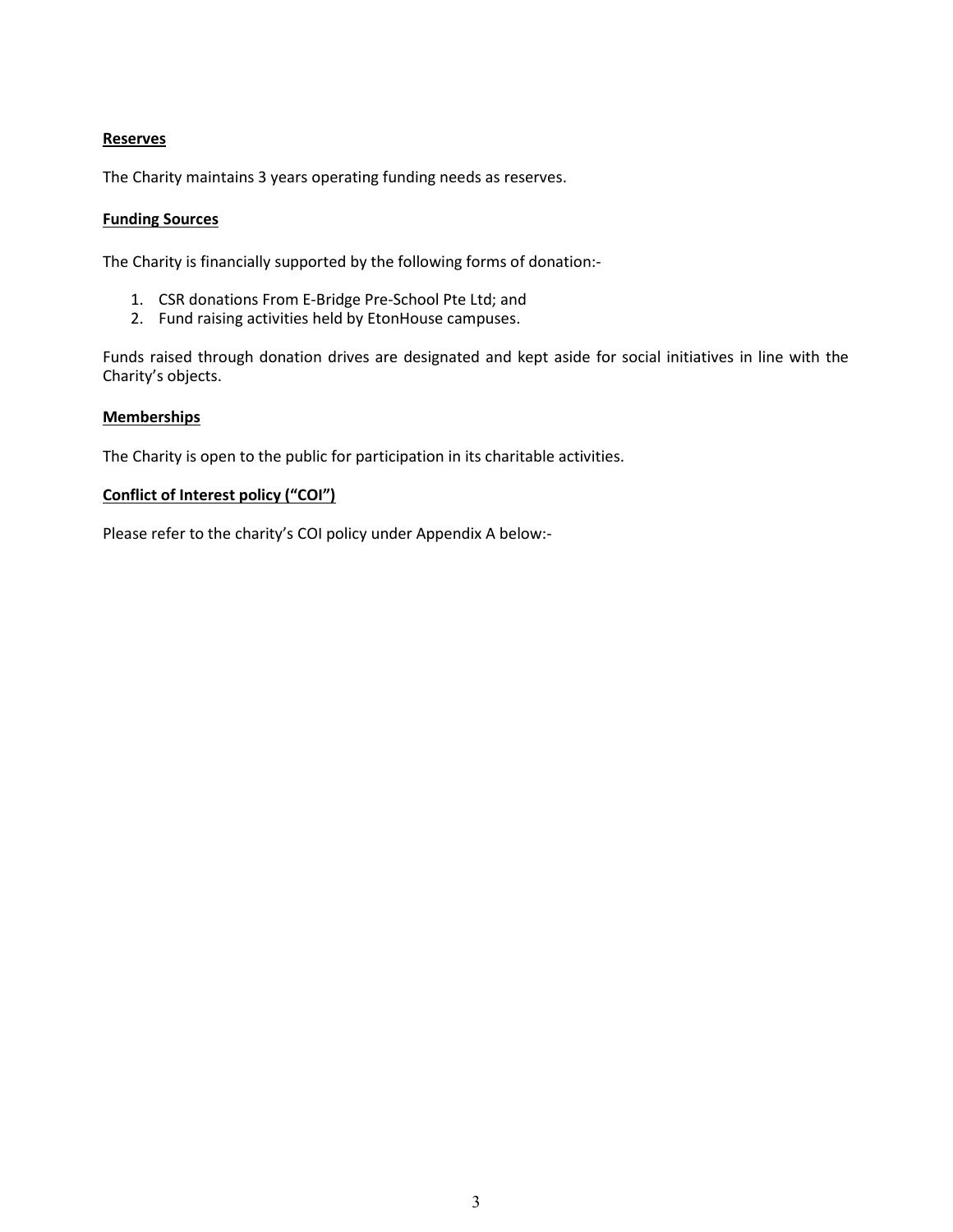#### Review for the year ending 2018

The Charity's activities for the year are described below:-

- 1) Box of Joy: The EtonHouse families are involved in the 'Box of Joy' donation drive during Christmas that connects with various charities in Singapore and benefits more than 1,200 children between 0- 15 years old. During the 2018 'Box of Joy' initiative, The Charity raised more than 1,000 boxes that benefited over 11 charities such as the Singapore Children's Society, New Hope Community Services, ECDA Home Visitation Programme, Hendersen CC WELL centre etc. Besides the collection and distributions of the gifts. The charity has included parents and children volunteers from EtonHouse campuses to help out, by manning the booth at beneficiaries' events and to be Santa Claus.
- 2) Early Childhood Development Agency's KIDStart Programme: The Charity pledged S\$150,000 towards the Early Childhood Development Agency's KIDStart Programme, to be utilized for the provision of learning resources within community spaces ECDA is setting up for the programme. This is a programme targeting support and education for parents from low-income families through engagement and formal skills-transfer sessions. Till date, 8 sites have been setup with more than \$78,000 spent, with more than 295 children benefitting from the play groups
- 3) Punggol North CCC CDWF Management Committee: The Charity has pledged \$100,000 to the Punggol North CCC CDWF Management Committee. This scheme seeks to provide Baby Bonus Account contributions to children from low-income families.
- 4) Bishan North Community Development: The Charity has pledged \$100,000 to the Bishan North Community Development. This scheme seeks to provide Baby Bonus Account contributions to children from low-income families.
- 5) Bursary: The Bursary scheme is committed to assisting eligible students and supporting families through school fees, uniforms and school bags. The charity has committed \$50,000 in ensuring that families are supported holistically with regards to expenses related to their children's education.
- 6) Mindfulness Programme: Studies have shown that mindfulness-based movement programmes can help decrease stress, depression and help one better cope with difficult situations. We aim to empower the youth and children-at- risk residing in the Homes to use movement as a vehicle for self- expression and behavioral change in an affirming and non- judgmental environment.
- 7) Play Library: Play is important in promoting healthy child development and maintaining strong connections between parents and children. The desired objectives of the Play Library are to:
	- Share the significance of play-based learning experiences
	- -Strengthen literacy skills through meaningful play-based experiences
	- Encourage opportunities for quality bonding between parent and child
	- Reach out and serve families/children at-risk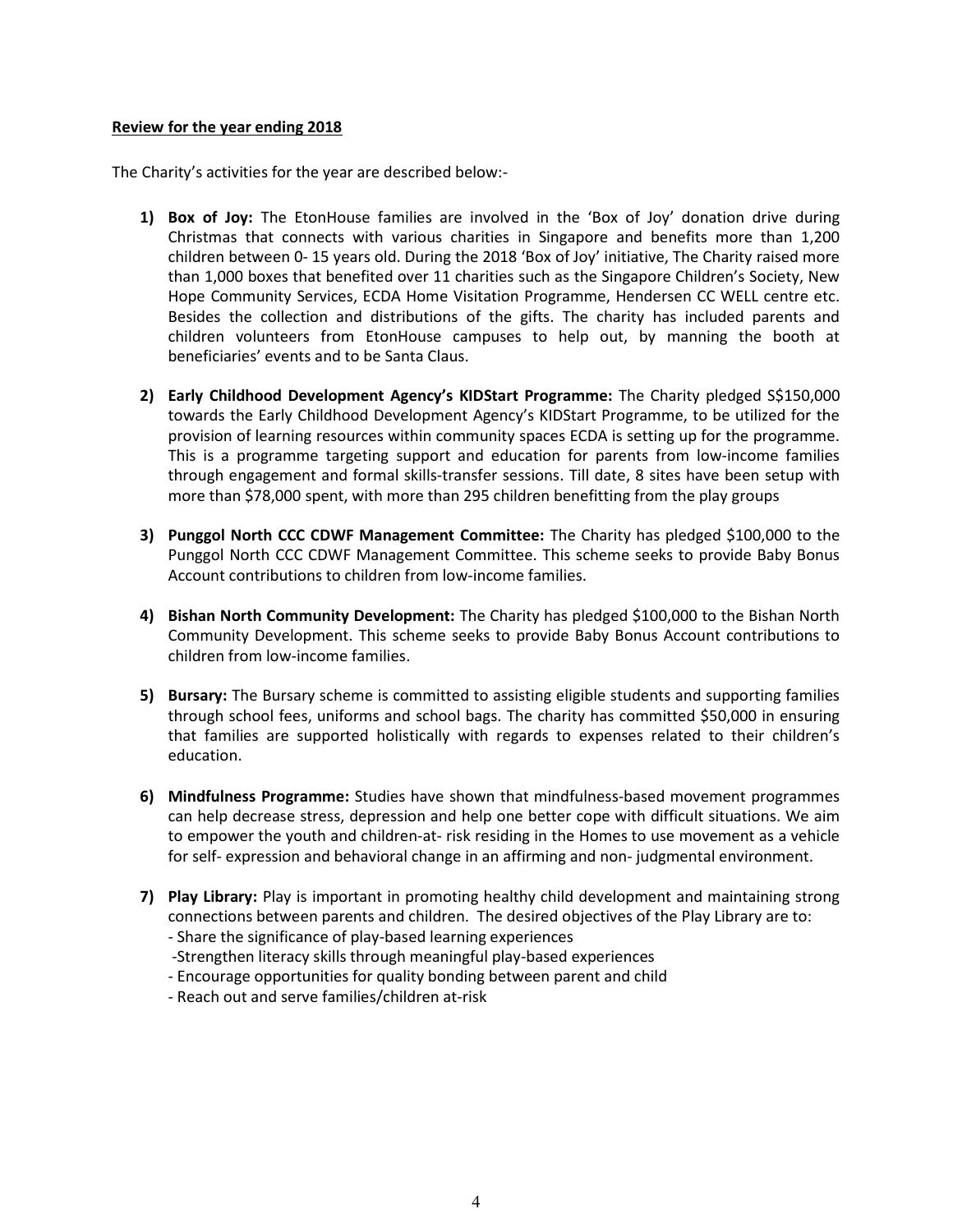# Review for the year ending 2018 (continued)

The Charity's activities for the year are described below: -

8) Creative Languages: All children should have access to a holistic programme that supports all domains of development. The Creative Languages programme nurtures the 100 Languages of Children - a philosophy that aligns with the infinite ways of self-expression that children have. The list of programmes which range from creative writing to music and arts aims to develop children holistically and give them opportunities to discover their talents.

## Activities

In addition the above mentioned activities, The Charity has several fund raising events held throughout the year in various EtonHouse's campuses. The purposes of the fund raising events are to create situational awareness, as well as to raise funds for the charity.

## Calendar of Events

- 1. January to December: Fundraising events held at various Etonhouse's campuses;
- 2. January to December: Early Childhood Development Agency's KIDStart Programme;
- 3. January to December: Bursary programme;
- 4. January to December: Mindfulness Programme;
- 5. January to December: Play Library;
- 6. January to December: Creative Languages; and
- 7. December: Box of Joy

#### REVIEW OF FINANCIAL STATE AND EXPLANATION OF MAJOR FINANCIAL TRANSACTIONS

The Charity has an operating surplus of S\$283,070 (2017: S\$291,626) for the year made up of proceeds from donation, administrative and compliance expenses. The operating surplus was transferred to the unrestricted funds.

During the year, the Charity has spent S\$27,469 (2017: S\$50,427) worth of donations to various charitable organisations, as well as to programs designed to advance the cause of education for children who are under privileged. A brief breakdown is listed below:-

| S/n | Organisation                 | Amount (\$) |
|-----|------------------------------|-------------|
|     | KidStart Programme from ECDA | 10,914      |
|     | <b>Bursary</b>               | 4,704       |
|     | Mindfulness movement         | 1,200       |
| 4   | Play Library                 | 5,549       |
|     | Creative Languages           | 5,102       |
|     | Total                        | 27,469      |

As of 31 December, the Charity holds cash of S\$675,630, most of which are placed in fixed deposits with Bank Of East Asia Limited.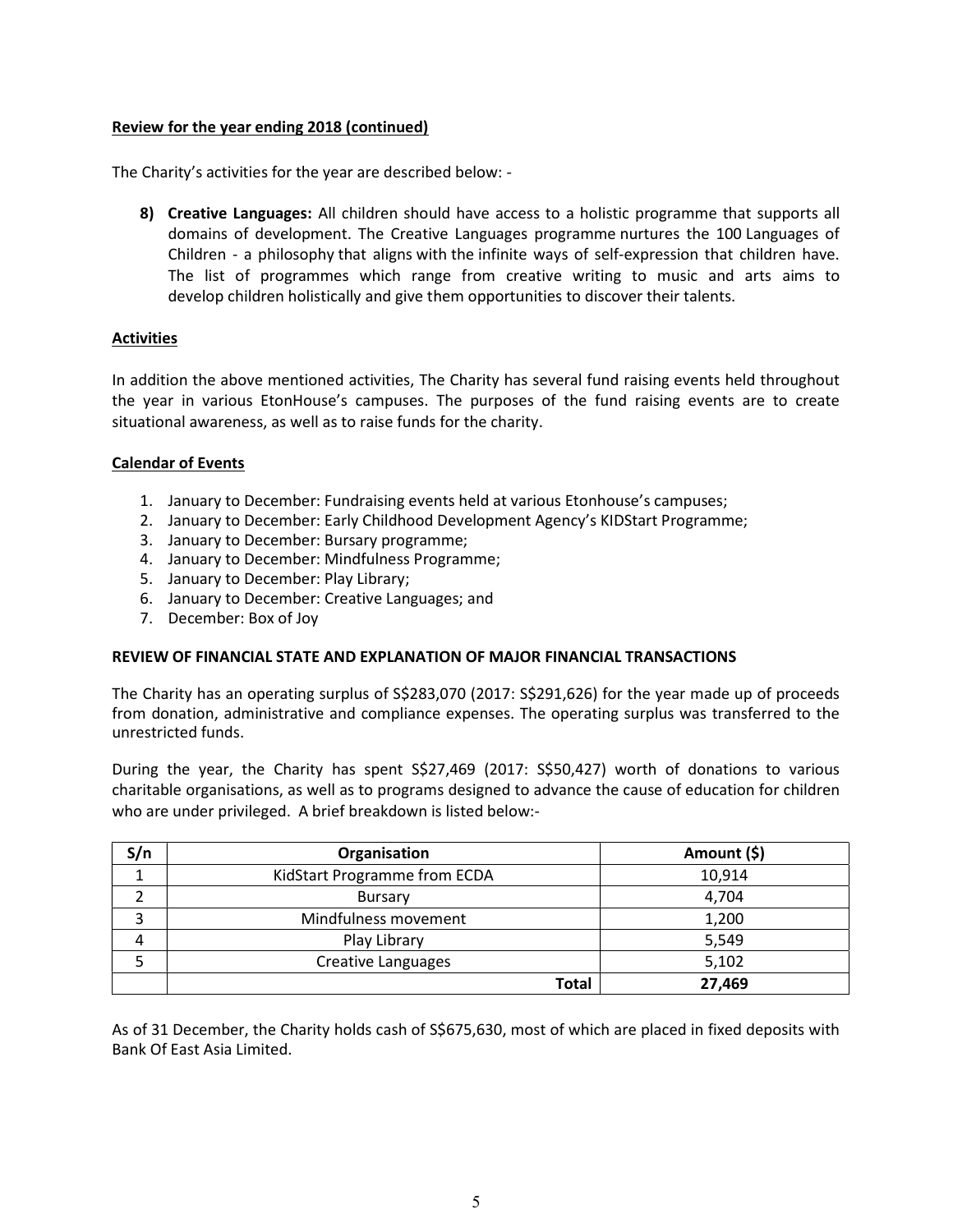# REVIEW AND CHANGES IN THE POLICY

Not applicable.

# EXPLANATION OF THE PURPOSES FOR WHICH THE CHARITY'S ASSETS ARE HELD

The only assets of the Charity are cash balances placed with the Bank of East Asia Limited.

## FUTURE PLANS AND COMMITMENTS

The Charity is committed to empowering young children through education, and that every child, regardless of his or her background should have access to good quality education.

In the future, The Charity plans to introduce a range of sustainable and meaningful projects and disbursement schemes that will reach out to young children and support their families to provide them with an excellent foundation in the early years. The emphasis of the support will be to help children who are vulnerable but who are not eligible to access the existing grants due to a variety of reasons.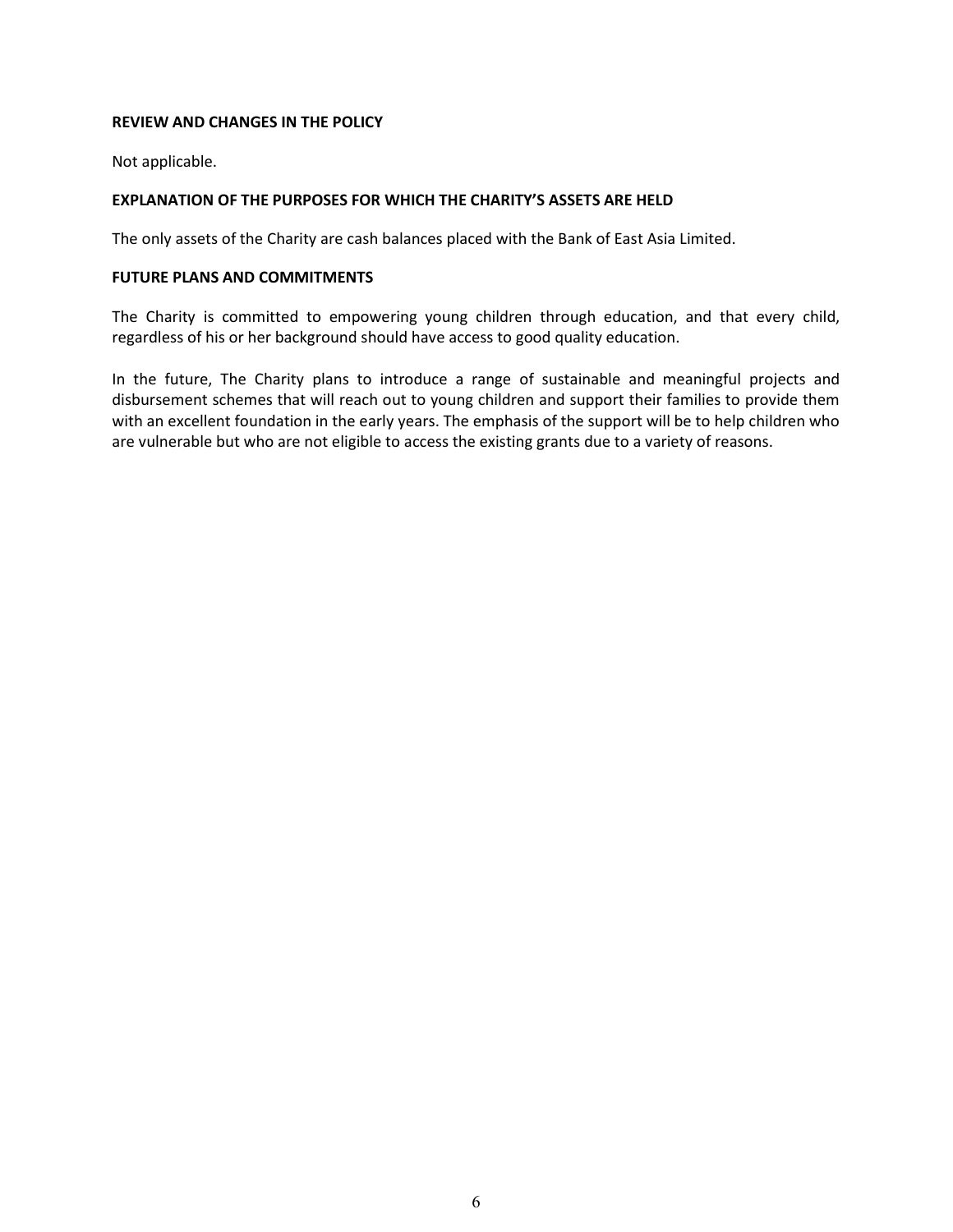#### ETONHOUSE COMMUNITY FUNDS LIMITED

#### CONFLICT OF INTEREST POLICY

#### 1. Purpose

- 1.1. As members of the Charity, we have an obligation to act in the best interest of the Charity. Hence, we need to avoid situations where there may be real, potential or perceived conflicts of interest, which may arise where a member's personal or family interest conflicts with those of the Charity.
- 1.2. Such conflicts may create problems that may result in the following:
	- a. Cause damage to the Charity's reputation which may lead to its inability to sustain operations;
	- b. Influence the members' judgment and compromise objectivity when conducting the Charity's affairs;
	- c. Restrict free discussion, thus resulting in decisions or actions that are not in the interests of the Charity; and
	- d. Risk the impression that the Charity has acted improperly.
- 1.3. This Policy aims to protect both the Charity and its members from any appearance of impropriety.

#### 2. Definitions

- 2.1. "Charity" refers to the charity named as the issuer of this document.
- 2.2. "Member" refers to a board member or management member or staff member or volunteer member of the charity.
- 2.3. "Policy" refers to the Conflict of Interest Policy.
- 2.4. "Interest" means any commitment, investment, relationship, obligation, or involvement, financial or otherwise that may influence a person's judgement. This would include:
	- a. Direct interest ownership in the name of the member/staff;
	- b. Indirect interest ownership beneficially held through another investment, estate, trust or other intermediary;
	- c. Vested interest personal stake or involvement, which may or may not include an expectation of financial gain; and
	- d. Deemed interest a member/staff is deemed to have an interest which his/her spouse/domestic partner holds an interest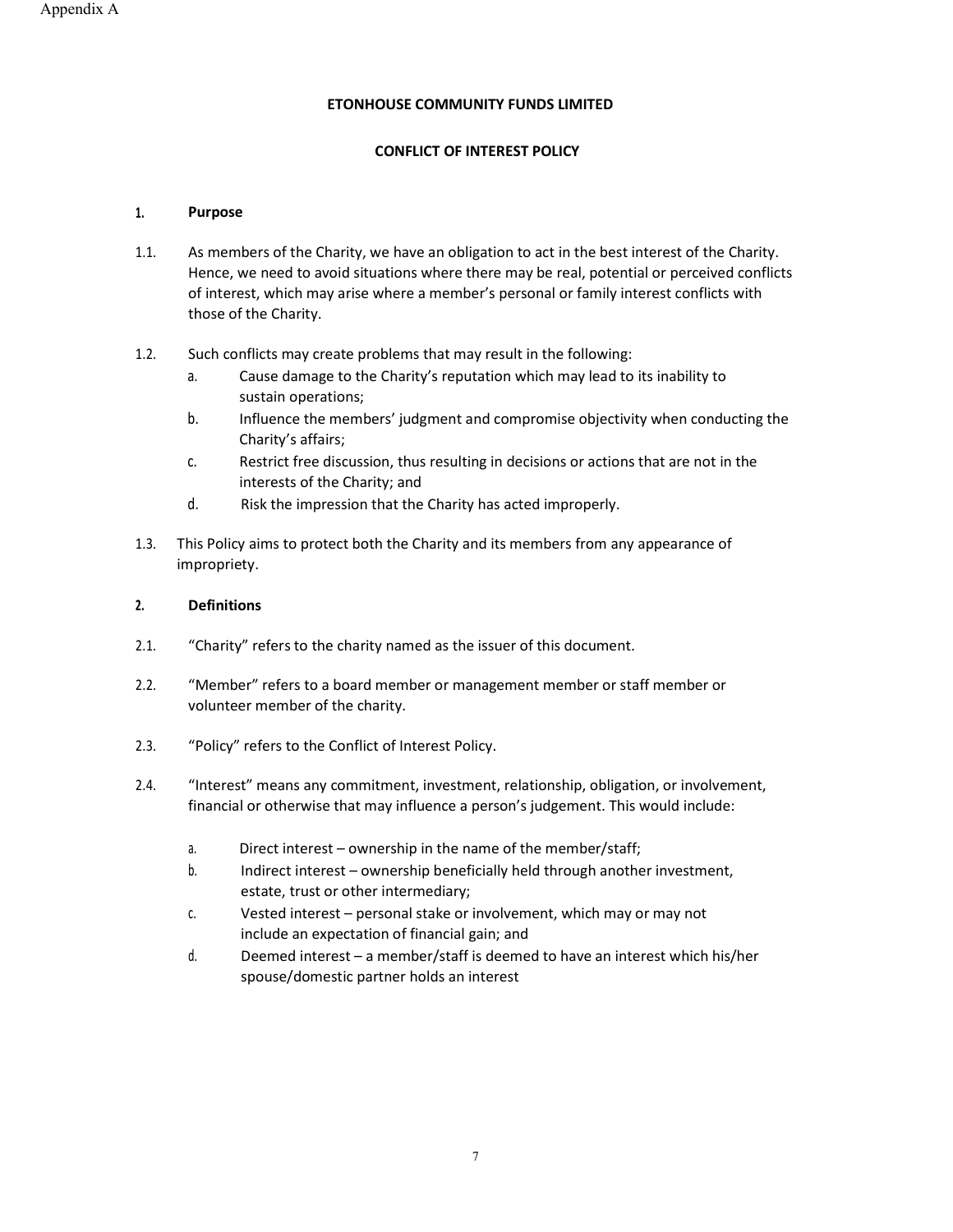2.5. A conflict of interest arises when the personal interests of the member/staff may potentially interfere with the performance of his/her duties in the charity. When actual, potential or perceived conflict of interest arises, the integrity, fairness and accountability of the person may be affected, which could impede the best interest of the charity.

#### 3. Declaration of Interests

- 3.1. Given the stated purpose of this Policy, we are asking:
	- a. board and management members to declare their interests, and any gifts or hospitality received in connection with their role in the Charity; and
	- b. Staff and volunteer members to declare when the transaction to be effected may result in a conflict of interest.
- 3.2. A declaration of interests form is provided for this purpose. The types of interest to be declared will include, but not limited to the following :
	- a. Members who have friends or other personal or business relationships must carefully consider whether those relationships create conflicts of interest with their entrusted role in the Charity. Examples include:
		- i. hiring a relative or friend as an employee or vendor,
		- ii. buying or selling goods or services from / to a family business for which others might compete,
		- iii. having a personal relationship where there is an immediate reporting relationship,
		- iv. volunteering and/or having memberships in any other charities, or
		- v. Receiving goods/services as beneficiaries.
	- b. Members must disclose any outside activities, financial interest or relationship that may pose a real, potential or perceived conflict of interest. Disclosures are to be made to the Board/senior management/supervisors and head of the Human Resources Department, with the required approval obtained before accepting any position as an officer or director of an outside business.
- 3.3. To be effective, the declaration of interests needs to be updated in written form at least annually and also when any changes occur.
- 3.4. In situations where members are not sure what to declare, or whether/when your declaration needs to be updated, they are strongly encouraged to err on the side of caution or seek advice from the Board/ senior management/supervisors.
- 3.5. All disclosure of interest made by members and decisions made by the Board/senior management of the charity on such matters must be recorded, updated and filed with the head of the Human Resources Department (or his designee).
- 3.6. A register of interests shall also be used to record all gifts of a value over S\$100 received by members [optional].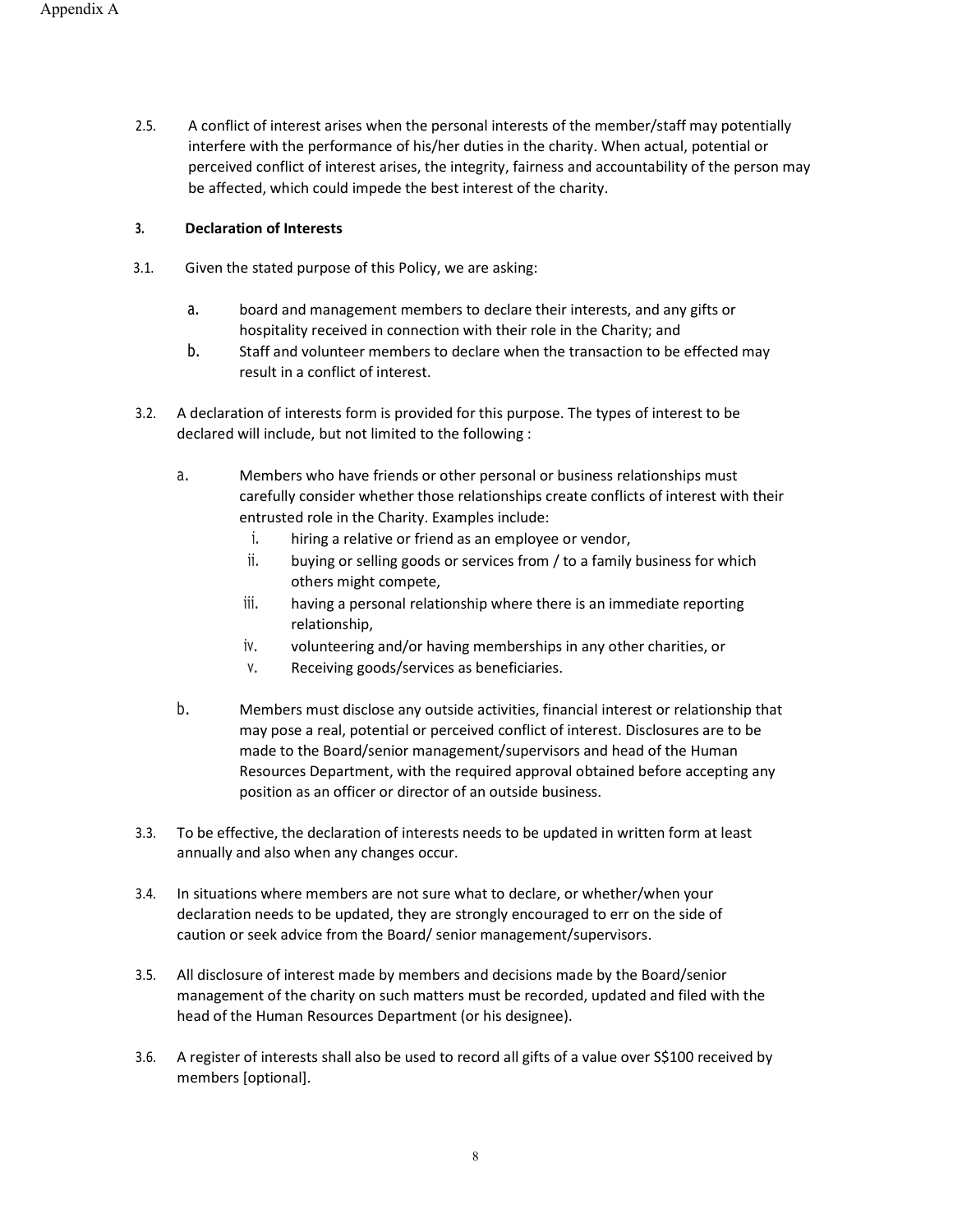#### 4. Operating Procedures

- 4.1. If the Board needs to make a decision on an issue where the Board member(s) has/have an interest , it is the responsibility of the Board member(s) to:
	- a. Identify the potential conflict of interest;
	- b. Not participate in discussion of the program or motion being considered; and
	- c. Not vote on the issue.
- 4.2 If the Board needs to make a decision on an issue where the Board member(s) has/have an interest, it is the responsibility of the Board to ensure that:
	- a. All decisions are made by vote, with a two---thirds majority required based on the presence of a quorum; and
	- b. Interested board members must not vote on matters affecting their own interests.
- 4.3 It is the responsibility of the Board to:
	- a. Only decide to hire or contract with any vendor if they are the best qualified individuals available, and willing to provide the goods or services needed at the best price. The Board's decision shall not be influenced in any way by the fact that a Board member has an interest in the contract.
	- b. Record in the minutes of the Board Meeting the potential conflict of interest, and the use of the procedures and criteria of this policy.
- 4.4 It is the sole responsibility of any member of the Charity to report any possible real, potential or perceived conflict of interest. If it is an oversight of the Charity, the member shall promptly inform the Charity that he has been put in such a position of conflict of interest.
- 4.5 No member of the Charity shall derive any personal profit or gain, directly or indirectly, by reason of his or her participation with the Charity. Each individual shall disclose to the Charity any personal interest which he or she may have in any matter pending before the organisation and shall refrain from participation in any decision on such matter.
- 4.6 Any member of the Charity or of a client organisation or vendor of the Charity shall identify his or her affiliation with such agency or agencies; further, he shall not participate in the decision affecting that agency.
- 4.7 Any member of the Charity or its Consultants / Business Partners shall refrain from obtaining any list of clients for personal or private solicitation purposes at any time during the term of their affiliation.
- 4.8 Any member who is also a user of the Charity's services, or the carer of someone who uses the charity's services shall not be involved in decisions that directly affect the service received by the person he / she cares for. He / She shall declare his / her interest at the earliest opportunity and withdraw from any subsequent discussion. The same applies if the conflict concerns any other reason(s).